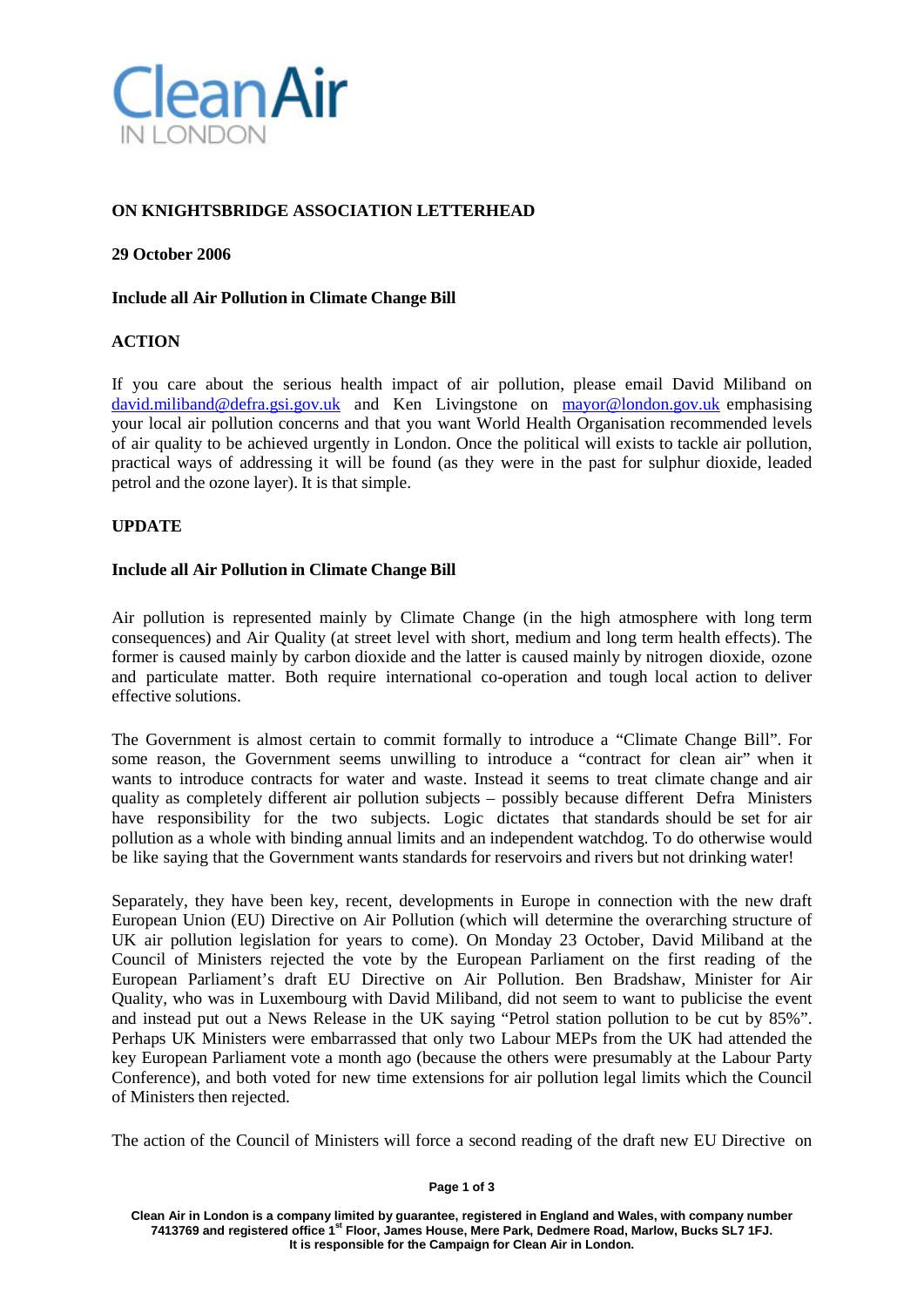

Air Pollution probably in April or May 2007. The Council of Ministers formalised its informal stance of June 2006 which would allow a delay for the meeting of EU legal limits for particulate matter from 1 January 2005 to 1 January 2011 (i.e. by six years) and for nitrogen dioxide from 1 January 2010 to 1 January 2015 (i.e. by five years). The former would not be automatic and the current legal limits would continue to apply (and were breached in many places in the UK in 2005 especially London). We find the possibility of allowing such delays either in legislation or practice unacceptable given that they were accepted by the UK Government as far back as 1999.

The next step in Europe will be the translation of the text into 23 languages so that it can go back to the European Parliament and the MEPs. This process will probably take until late January or February 2007. The European Parliament will then have three months before it must hold a second reading and a final vote. At that stage, the European Parliament can overturn the Council of Ministers decision and determine the form of the new legislation. It will be vital that European Governments press MEPs, particularly those in Germany and the Netherlands (who lead the adverse outcome on the first vote after intense lobbying of them by industrialists), to adopt an approach that strengthens EU air pollution legislation not weakens it. The role of London MEPs and all of the UK political parties will be crucial if that outcome is to be achieved.

To address unacceptable levels of air pollution in London, we will be seeking renewed support over coming months for a London wide action group on clean air from leading community organisations, business groups, borough councils, the Mayor and the Olympics organisers. We will also be seeking cross-party pledges from any political party claiming to have "green credentials" to the campaign to achieve World Health Organisation recommended levels of air quality in London by 1 January 2010 (and earlier for particulate matter). We know that once the political will exists, practical solutions will be found.

Finally, we urge all political parties to commit to addressing air pollution holistically, not piecemeal, in the new Climate Change Bill and to fight for tougher, not weaker, air pollution legislation in Europe.

Simon Birkett Chair, Transport and Environment Committee The Knightsbridge Association

Campaign site address: http://cleanairinlondon.org/

Note: if you haven't done so already please read two recent media articles highlighting the extent of the air pollution problems in London

"Ken vs the black snot"

<http://www.newstatesman.com/ken-vs-black-snot>

"Clean air – a necessity and a right"

[http://www.bbc.co.uk/london/content/articles/2006/09/22/air\\_quality\\_feature.shtml](http://www.bbc.co.uk/london/content/articles/2006/09/22/air_quality_feature.shtml)